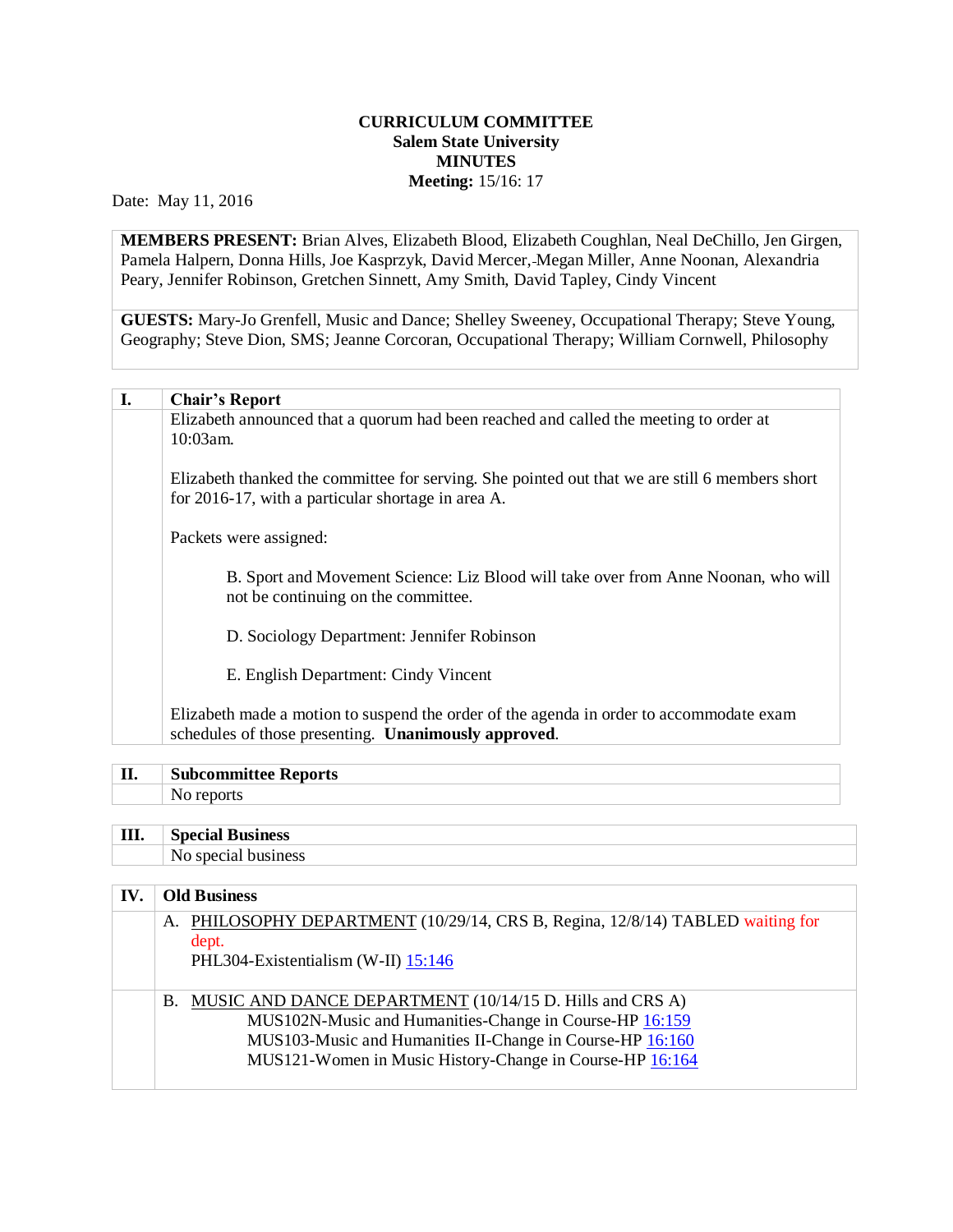|    | Donna made a motion to take 16:159, 16:160, and 16:164 off the table; Brian seconded. Mary-<br>Jo Grenfell was present to represent the department. The department has revised the three<br>courses originally submitted for HP in the fall. These were DI courses in the old core<br>curriculum which have been revised for the new general education curriculum. These courses<br>counted as CEA in the transitional model, but the department feels they fit better in the HP<br>category. The HP subcommittee has now approved the courses. Unanimously approved.                         |
|----|-----------------------------------------------------------------------------------------------------------------------------------------------------------------------------------------------------------------------------------------------------------------------------------------------------------------------------------------------------------------------------------------------------------------------------------------------------------------------------------------------------------------------------------------------------------------------------------------------|
|    | C. GEOGRAPHY DEPARTMENT (10/15/15 D. Hills and CRS A)<br>BS-Geography-Travel and Tourism Concentration-Change in Flowsheet 16:136                                                                                                                                                                                                                                                                                                                                                                                                                                                             |
|    | Donna made a motion to take 16:136 off the table; Amy seconded. The department is<br>presenting this flow sheet again, including before and after versions of the flow sheet, which<br>were missing when originally submitted. The name of the flow sheet was changed to reflect<br>changes in the discipline. Some courses listed were changed to overlap with other Geography<br>flow sheets in order to maximize course enrollments. Minor changes were made to course<br>numbers and credits based on previously approved course changes and new courses.<br><b>Unanimously approved.</b> |
|    | D. PSYCHOLOGY DEPARTMENT (11/1/14, CRS A, A. Peary 3/9/16)<br>PSY540-Seminar: Topics in Psychology (W-III) 15:202                                                                                                                                                                                                                                                                                                                                                                                                                                                                             |
|    | Alex made a motion to approve; Amy seconded. Anne N. represented the department. The<br>department responded to critiques from the W-III sub-committee for PSY540. Megan asked if<br>the department was planning to move to a topics based seminar instead of multiple seminars.<br>Anne said no, but it was difficult to retrofit an existing writing course to W-III. They are<br>starting from scratch with other upper level courses that had W certification. Unanimously<br>approved.                                                                                                   |
| Е. | SPORT AND MOVEMENT SCIENCE DEPARTMENT (5/11/15, Anne Noonan and CRS D)<br>SMS304-Sport Development-WC 16:004<br>SMS320-Aquatic Administration & Facility Operation-QR 16:006                                                                                                                                                                                                                                                                                                                                                                                                                  |
|    | Anne noted that we reviewed SMS304 at the April 27 meeting. It was accepted pending WC<br>revisions, which have been completed.                                                                                                                                                                                                                                                                                                                                                                                                                                                               |
|    | Anne made a motion to approve SMS320; Amy seconded. This is an existing course<br>requesting QR certification. The department responded to concerns from the QR sub-<br>committee. Megan pointed out that this course seems to have a specific audience. She asked if<br>the department was prepared for students to take the course because they need the QR rather<br>than being interested in the subject matter. Steve responded yes. Unanimously approved.                                                                                                                               |
| F. | OCCUPATIONAL THERAPY DEPARTMENT (1/14/16, 2/10/16, 2/13/16 D. Tapley and<br>CRS E)<br>BHS101-Introduction to Healthcare-Change in Course 16:203<br>BHS302-Health Policy-New Course 16:204<br>BHS303-Technology in Healthcare-Change in Course 16:211<br>OCT411-Theoretical Principles of Occupation I-W-III 16:212<br>OCT408-Research, Writing, & Learning I-W-II 16:213<br>BHS102-Academic and Professional Writing in Healthcare-Change in Course-W-II 16:214                                                                                                                               |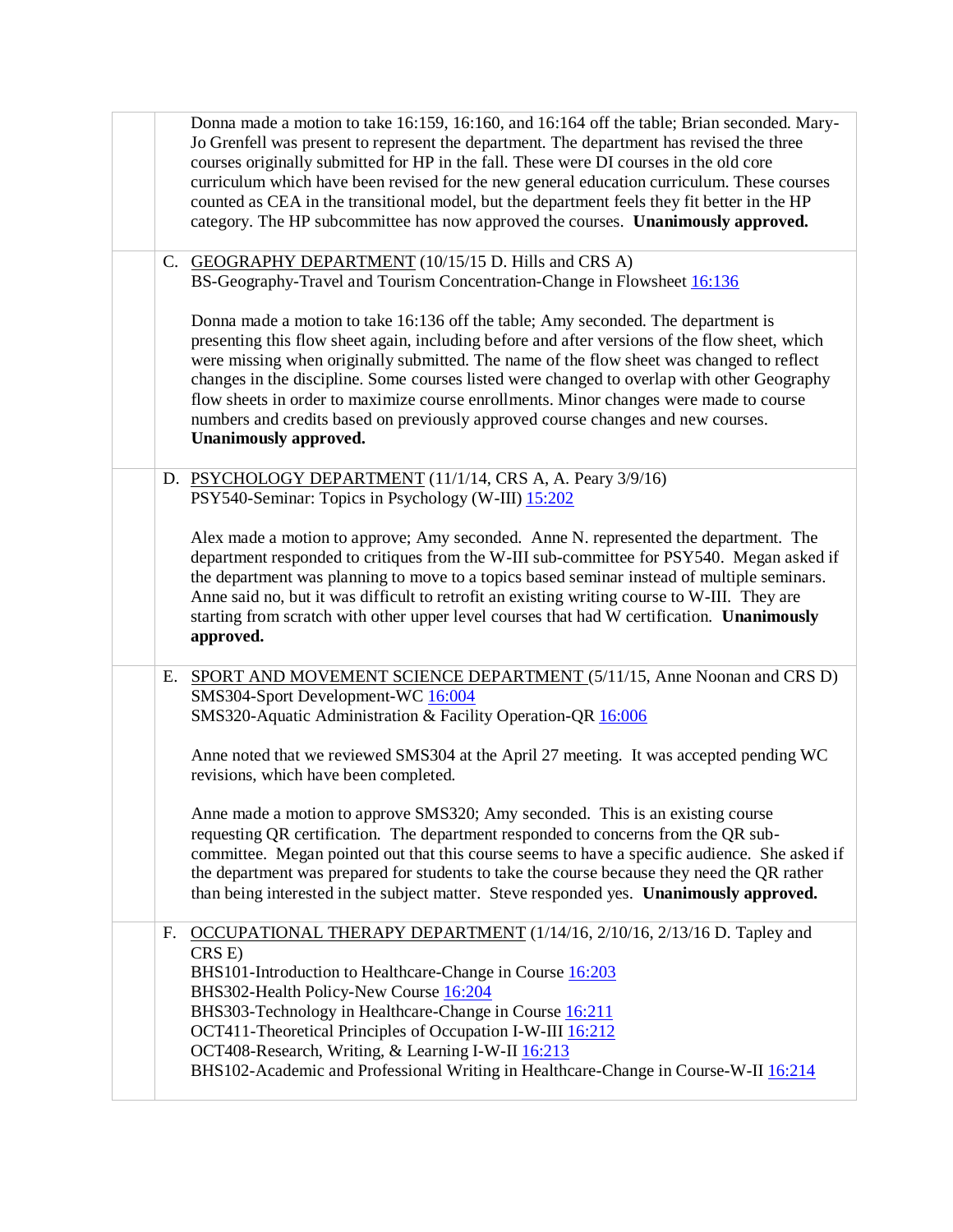|    | David T. made a motion to approve the packets, with the exception of 16:212 and 16:213;<br>Megan seconded. The department is requesting a title and description change for BHS101 to<br>eliminate confusion for transfer students. BHS302 is a new course. Eventually the department<br>would like a public policy course to be cross-listed with Political Science. The department is<br>lowering the course number of BHS303 because the content should come earlier in the<br>curriculum and eliminating pre-requisites. Megan asked if students will be able to be<br>successful in the course if they are lacking computer skills. Shelley responded that there is a<br>required support course on the flow sheet. The department will need to submit a flow sheet<br>change in the Fall. The department is changing the course number for BHS102 to BHS203<br>because a 100 level course cannot be a W-II and also changing the course description. The<br>course has been reviewed by the W-II sub-committee, which felt it was very strong.<br>David T. made a motion to suspend his previous motion and approve all the packets; Megan<br>seconded. The W-III sub-committee felt OCT411 was a very strong proposal. However, the<br>course is only 2 credits so does not qualify for W-III certification. David made a motion to<br>table OCT411; Amy seconded. The department is seeking W-II certification for OCT408. The<br>W-II sub-committee expressed some concerns that as written the course seems closer to a W-III<br>than a W-II. There are potentially too many pre-requisites and not enough focus on writing for<br>multiple audiences. David made a motion to table OCT408; Amy seconded.<br>Approved, with one abstention, with the exception of OCT411 and OCT408, which have<br>been tabled. |
|----|--------------------------------------------------------------------------------------------------------------------------------------------------------------------------------------------------------------------------------------------------------------------------------------------------------------------------------------------------------------------------------------------------------------------------------------------------------------------------------------------------------------------------------------------------------------------------------------------------------------------------------------------------------------------------------------------------------------------------------------------------------------------------------------------------------------------------------------------------------------------------------------------------------------------------------------------------------------------------------------------------------------------------------------------------------------------------------------------------------------------------------------------------------------------------------------------------------------------------------------------------------------------------------------------------------------------------------------------------------------------------------------------------------------------------------------------------------------------------------------------------------------------------------------------------------------------------------------------------------------------------------------------------------------------------------------------------------------------------------------------------------------------------------------------------------------------------|
|    | G. CRIMINAL JUSTICE DEPARTMENT (4/13/16)<br>CRJ480-Proseminar: Applied Statistics in Criminal Justice-Deletion of Course 16:254<br>Elizabeth C. made a motion to approve; Amy seconded. Jennifer Robinson represented the<br>department. She explained that the course will not be offered as it has been removed from the<br>flow sheet. Approved with one abstention.                                                                                                                                                                                                                                                                                                                                                                                                                                                                                                                                                                                                                                                                                                                                                                                                                                                                                                                                                                                                                                                                                                                                                                                                                                                                                                                                                                                                                                                  |
| Н. | PHILOSOPHY DEPARTMENT (12/9/15, B. Alves and CRS D)<br>PHL125-Critical Reasoning-Change in Course 16:190<br>BA-Philosophy-Change in Flowsheet 16:191<br>Philosophy Minor-Change in Minor 16:192<br>Brian made a motion to approve the packets; Amy seconded. William Cornwell was present to<br>represent the department. In 16:190 there was a change to restrict enrollment so students who<br>have already taken a similar course will not enroll. The registrar was pleased with this. In<br>16:191, a course was added to fulfill the major's logic requirement. It was noted that a revised<br>degree map was needed to pass this item through the All-University committee. It can be<br>approved here pending submission of the degree map. The flow sheet change, once fully<br>approved, will be effective Fall 2017. In 16:192, two courses were added to the minor, one new<br>course that fulfills the W-I requirement (PHL 126) and one is an upper-level course to give<br>students more options at that level. Megan noted that PHL 125 may be a support course in CRJ.<br>The two departments should discuss offerings. Unanimously approved, pending submission<br>of the degree map for 16:191.                                                                                                                                                                                                                                                                                                                                                                                                                                                                                                                                                                                                       |
| I. | WORLD LANGUAGES AND CULTURES DEPARTMENT (4/12/16, A. Smith and CRS B)<br>SPN401-Introduction to Spanish Literature I-Change in Course 16:251<br>SPN450-Spanish Translation and Interpretation Practicum 16:252<br>WLC501-Seminar in Translation-Change in Course 16:253                                                                                                                                                                                                                                                                                                                                                                                                                                                                                                                                                                                                                                                                                                                                                                                                                                                                                                                                                                                                                                                                                                                                                                                                                                                                                                                                                                                                                                                                                                                                                  |